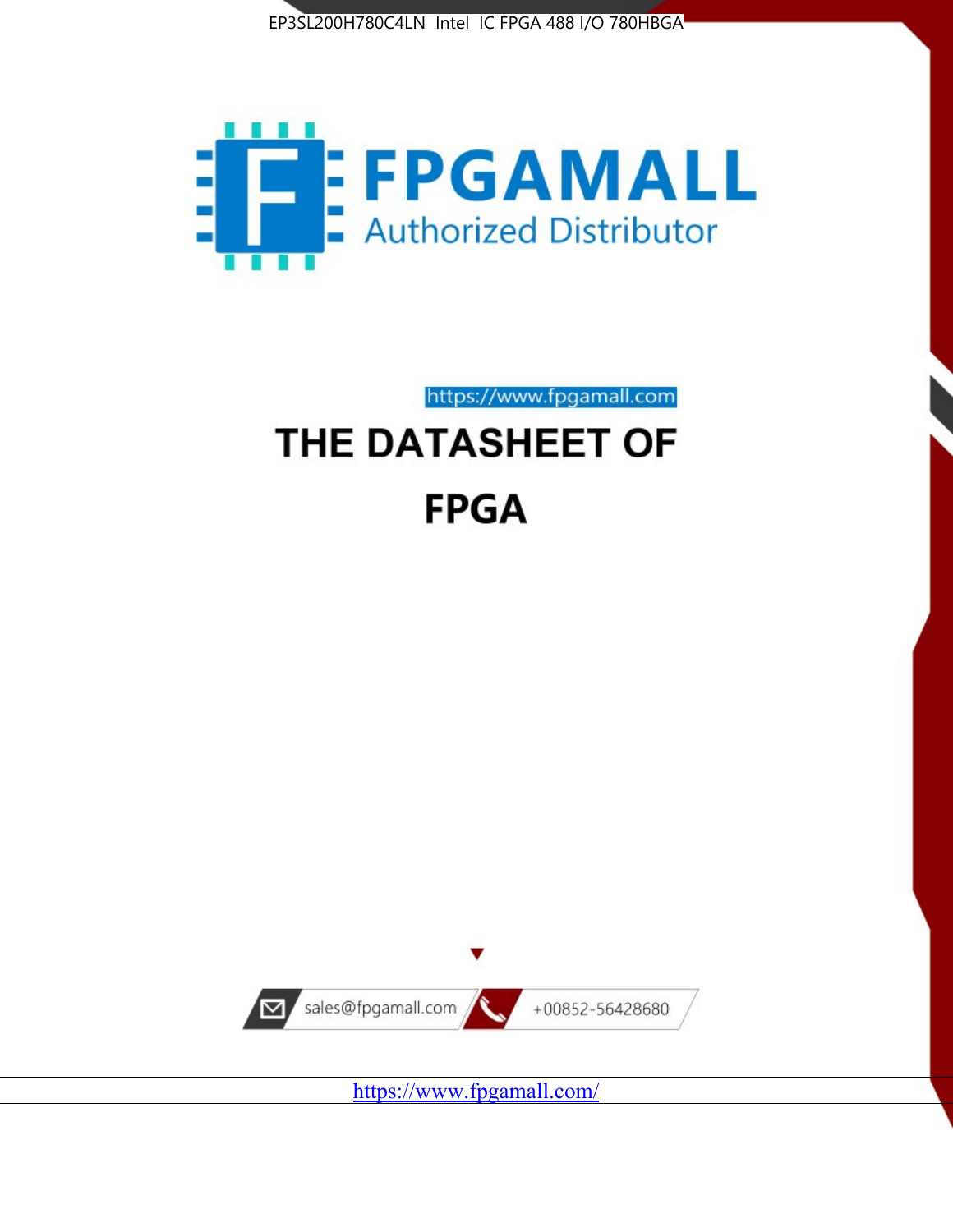EP3SL200H780C4LN Intel IC FPGA 488 I/O 780HBGA



# **1. Stratix III Device Family Overview**

**SIII51001-1.8**

The Stratix® III family provides one of the most architecturally advanced, high-performance, low-power FPGAs in the marketplace.

Stratix III FPGAs lower power consumption through Altera's innovative Programmable Power Technology, which provides the ability to turn on the performance where needed and turn down the power consumption for blocks not in use. Selectable Core Voltage and the latest in silicon process optimizations are also employed to deliver the industry's lowest power, high-performance FPGAs.

Specifically designed for ease of use and rapid system integration, the Stratix III FPGA family offers two variants optimized to meet different application needs:

- The Stratix III *L* family provides balanced logic, memory, and multiplier ratios for mainstream applications.
- The Stratix III *E* family is memory- and multiplier-rich for data-centric applications.

Modular I/O banks with a common bank structure for vertical migration lend efficiency and flexibility to the high-speed I/O. Package and die enhancements with dynamic on-chip termination, output delay, and current strength control provide best-in-class signal integrity.

Based on a 1.1-V, 65-nm all-layer copper SRAM process, the Stratix III family is a programmable alternative to custom ASICs and programmable processors for high-performance logic, digital signal processing (DSP), and embedded designs.

Stratix III devices include optional configuration bit stream security through volatile or non-volatile 256-bit Advanced Encryption Standard (AES) encryption. Where ultra-high reliability is required, Stratix III devices include automatic error detection circuitry to detect data corruption by soft errors in the configuration random-access memory (CRAM) and user memory cells.

## **Features Summary**

Stratix III devices offer the following features:

- 48,000 to 338,000 equivalent logic elements (LEs) (refer to Table 1–1)
- 2,430 to 20,497 Kbits of enhanced TriMatrix memory consisting of three RAM block sizes to implement true dual-port memory and FIFO buffers
- High-speed DSP blocks provide dedicated implementation of 9×9, 12×12, 18×18, and 36×36 multipliers (at up to 550 MHz), multiply-accumulate functions, and finite impulse response (FIR) filters
- I/O:GND:PWR ratio of 8:1:1 along with on-die and on-package decoupling for robust signal integrity
- Programmable Power Technology, which minimizes power while maximizing device performance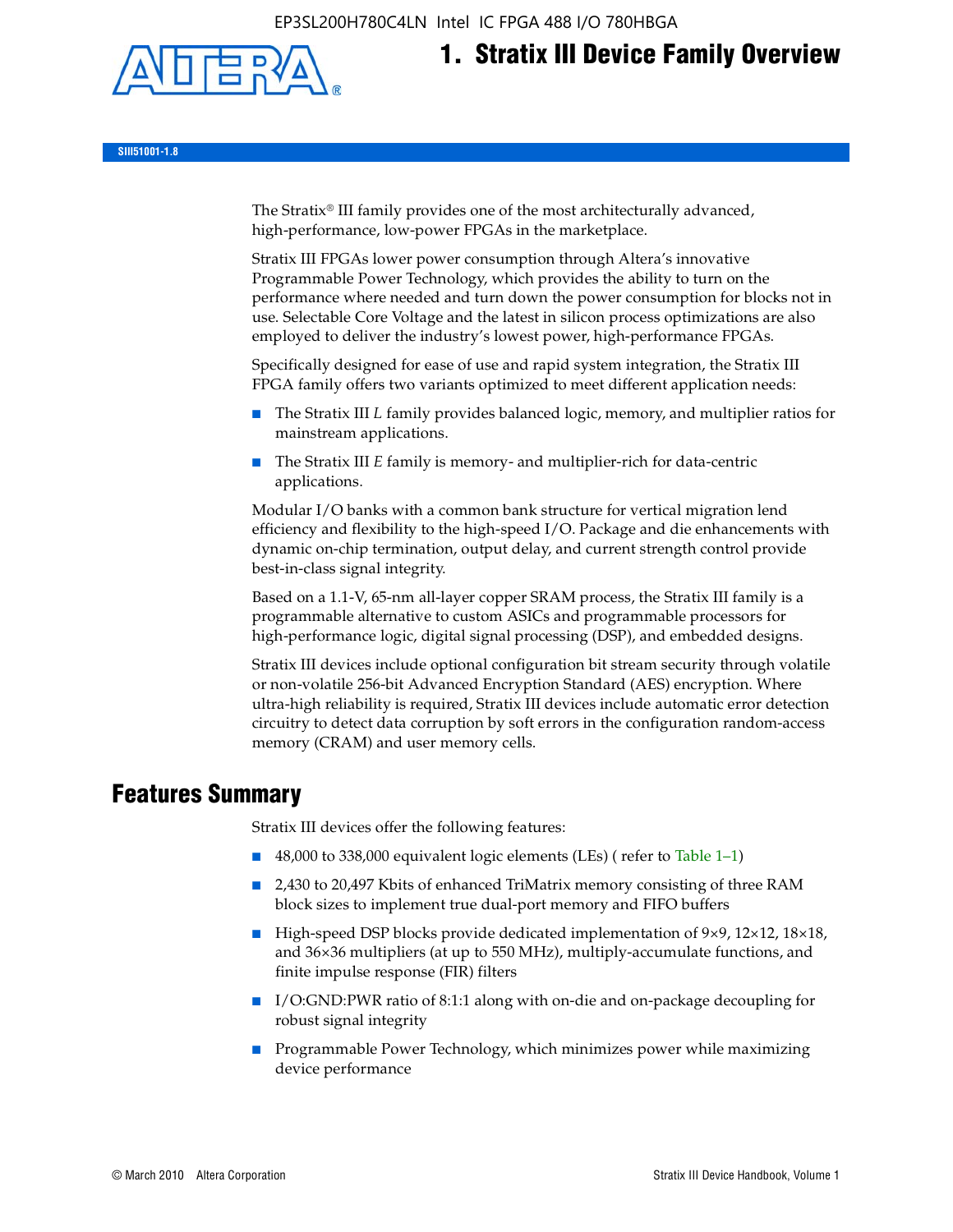- Selectable Core Voltage, available in low-voltage devices (L ordering code suffix), enables selection of lowest power or highest performance operation
- Up to 16 global clocks, 88 regional clocks, and 116 peripheral clocks per device
- Up to 12 phase-locked loops (PLLs) per device that support PLL reconfiguration, clock switchover, programmable bandwidth, clock synthesis, and dynamic phase shifting
- Memory interface support with dedicated DQS logic on all I/O banks
- Support for high-speed external memory interfaces including DDR, DDR2, DDR3 SDRAM, RLDRAM II, QDR II, and QDR II+ SRAM on up to 24 modular I/O banks
- Up to 1,104 user I/O pins arranged in 24 modular I/O banks that support a wide range of industry I/O standards
- Dynamic On-Chip Termination (OCT) with auto calibration support on all  $I/O$ banks
- High-speed differential I/O support with serializer/deserializer (SERDES) and dynamic phase alignment (DPA) circuitry for 1.6 Gbps performance
- Support for high-speed networking and communications bus standards including SPI-4.2, SFI-4, SGMII, Utopia IV, 10 Gigabit Ethernet XSBI, Rapid I/O, and NPSI
- The only high-density, high-performance FPGA with support for 256-bit AES volatile and non-volatile security key to protect designs
- Robust on-chip hot socketing and power sequencing support
- Integrated cyclical redundancy check (CRC) for configuration memory error detection with critical error determination for high availability systems support
- Built-in error correction coding (ECC) circuitry to detect and correct data errors in M144K TriMatrix memory blocks
- Nios<sup>®</sup> II embedded processor support
- Support for multiple intellectual property megafunctions from Altera® MegaCore® functions and Altera Megafunction Partners Program (AMPPSM)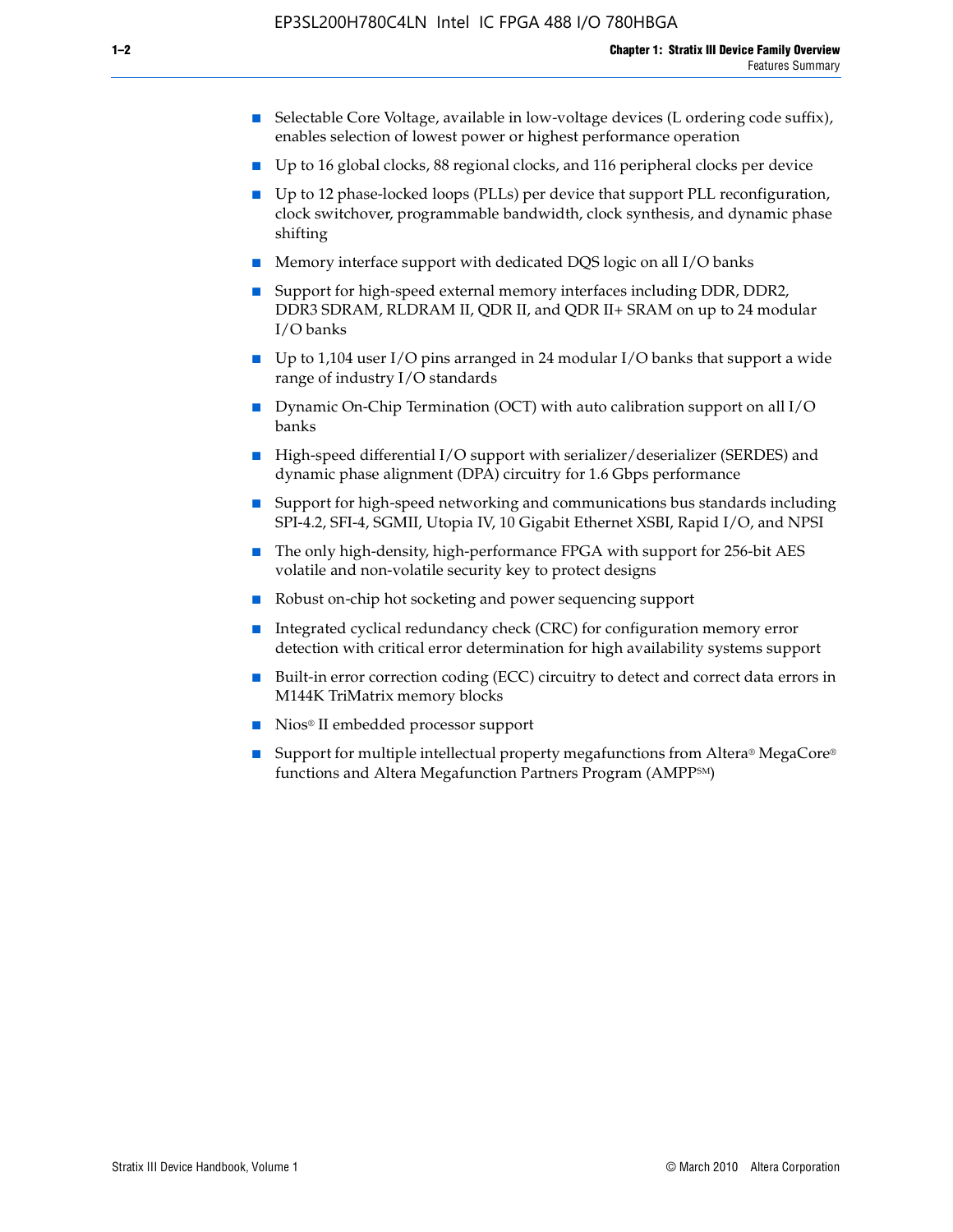#### Table 1–1 lists the Stratix III FPGA family features.

|                                                 | Device/<br><b>Feature</b> | <b>ALMs</b> | <b>LEs</b> | <b>M9K</b><br><b>Blocks</b> | <b>M144K</b><br><b>Blocks</b> | <b>MLAB</b><br><b>Blocks</b> | <b>Total</b><br>Embedded<br><b>RAM Kbits</b> | <b>MLAB</b><br><b>RAM</b><br><b>Kbits</b><br>(1) | <b>Total</b><br><b>RAM</b><br>Kbits $(2)$ | $18\times18$ -bit<br><b>Multipliers</b><br>(FIR Mode) | <b>PLLs</b><br>(3) |
|-------------------------------------------------|---------------------------|-------------|------------|-----------------------------|-------------------------------|------------------------------|----------------------------------------------|--------------------------------------------------|-------------------------------------------|-------------------------------------------------------|--------------------|
|                                                 | EP3SL50                   | 19K         | 47.5K      | 108                         | 6                             | 950                          | 1,836                                        | 297                                              | 2,133                                     | 216                                                   | 4                  |
|                                                 | EP3SL70                   | 27K         | 67.5K      | 150                         | 6                             | 1.350                        | 2,214                                        | 422                                              | 2,636                                     | 288                                                   | 4                  |
| <b>Stratix III</b>                              | EP3SL110                  | 43K         | 107.5K     | 275                         | 12                            | 2,150                        | 4,203                                        | 672                                              | 4,875                                     | 288                                                   | 8                  |
| Logic<br>Family                                 | EP3SL150                  | 57K         | 142.5K     | 355                         | 16                            | 2,850                        | 5,499                                        | 891                                              | 6,390                                     | 384                                                   | 8                  |
|                                                 | EP3SL200                  | 80K         | 200K       | 468                         | 36                            | 4,000                        | 9,396                                        | 1,250                                            | 10,646                                    | 576                                                   | 12                 |
|                                                 | EP3SL340                  | 135K        | 337.5K     | 1.040                       | 48                            | 6,750                        | 16,272                                       | 2,109                                            | 18,381                                    | 576                                                   | 12                 |
|                                                 | EP3SE50                   | 19K         | 47.5K      | 400                         | 12                            | 950                          | 5,328                                        | 297                                              | 5,625                                     | 384                                                   | 4                  |
| <b>Stratix III</b><br><b>Enhanced</b><br>Family | EP3SE80                   | 32K         | 80K        | 495                         | 12                            | 1,600                        | 6,183                                        | 500                                              | 6,683                                     | 672                                                   | 8                  |
|                                                 | EP3SE110                  | 43K         | 107.5K     | 639                         | 16                            | 2,150                        | 8,055                                        | 672                                              | 8,727                                     | 896                                                   | 8                  |
|                                                 | EP3SE260                  | 102K        | 255K       | 864                         | 48                            | 5,100                        | 14,688                                       | 1,594                                            | 16,282                                    | 768                                                   | 12                 |

**Table 1–1.** FPGA Family Features for Stratix III Devices

**Notes to Table 1–1:**

(1) MLAB ROM mode supports twice the number of MLAB RAM Kbits.

(2) For total ROM Kbits, use this equation to calculate: Total ROM Kbits = Total Embedded RAM Kbits +  $[(# of MLAB blocks × 640)/1024]$ 

(3) The availability of the PLLs shown in this column is based on the device with the largest package. Refer to the *[Clock Networks and PLLs in Stratix](http://www.altera.com/literature/hb/stx3/stx3_siii51006.pdf)  [III Devices](http://www.altera.com/literature/hb/stx3/stx3_siii51006.pdf)* chapter in volume 1 of the *Stratix III Device Handbook* for the availability of the PLLs for each device.

> The Stratix III logic family (*L*) offers balanced logic, memory, and multipliers to address a wide range of applications, while the enhanced family (*E*) offers more memory and multipliers per logic and is ideal for wireless, medical imaging, and military applications.

Stratix III devices are available in space-saving FineLine BGA (FBGA) packages (refer to Table 1–2 and Table 1–3).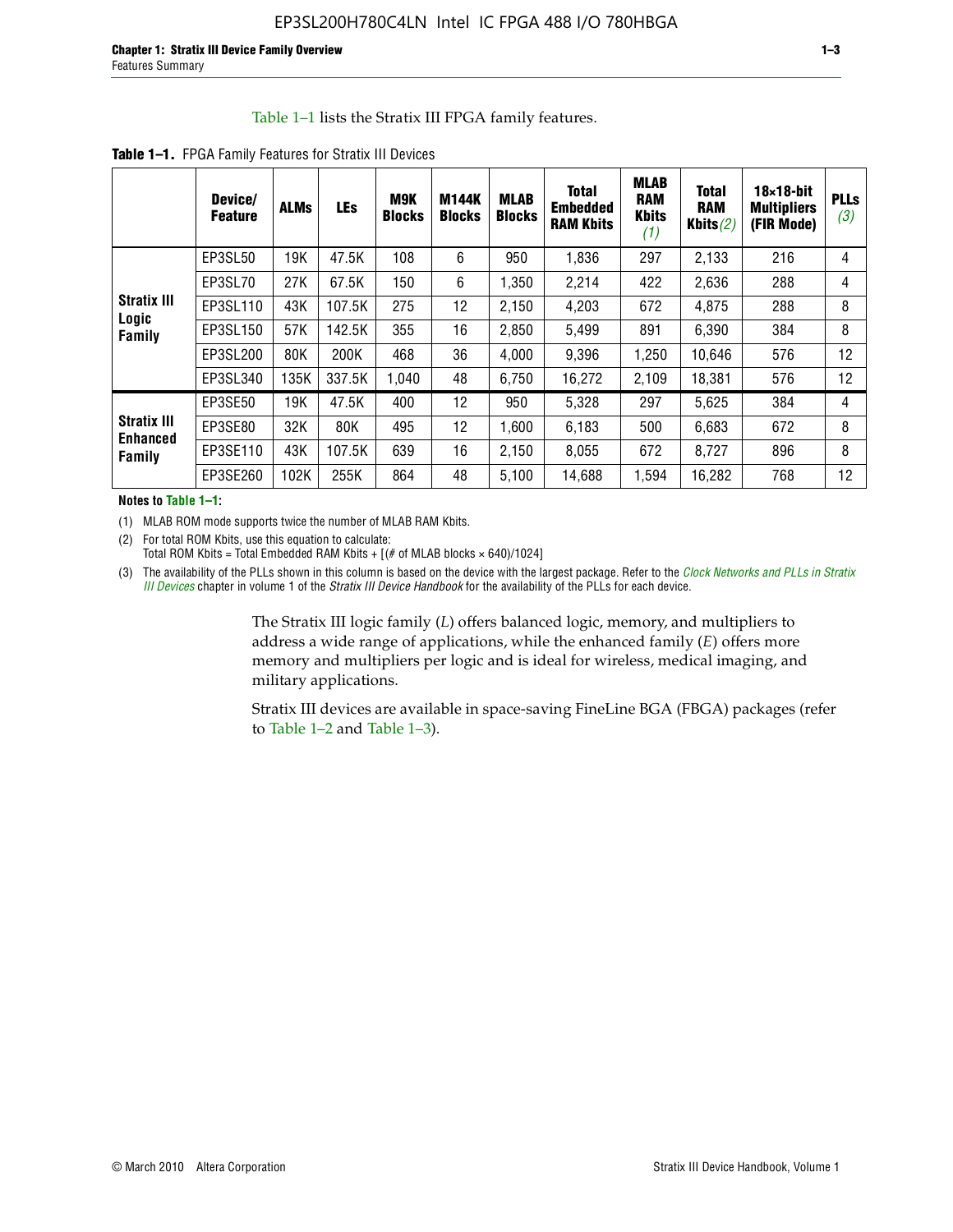Table 1–2 lists the Stratix III FPGA package options and I/O pin counts.

| <b>Device</b> | 484-Pin<br><b>FineLine</b><br>BGA(2) |  |           |  | <b>780-Pin</b><br><b>FineLine</b><br>BGA(2) |  | <b>1152-Pin</b><br><b>FineLine</b><br>BGA(2) |       | <b>1517-Pin</b><br><b>FineLine BGA</b><br>(3) | <b>1760-Pin</b><br><b>FineLine BGA</b><br>(3) |  |
|---------------|--------------------------------------|--|-----------|--|---------------------------------------------|--|----------------------------------------------|-------|-----------------------------------------------|-----------------------------------------------|--|
| EP3SL50       | 296                                  |  | 488       |  |                                             |  |                                              |       |                                               |                                               |  |
| EP3SL70       | 296                                  |  | 488       |  |                                             |  |                                              |       |                                               |                                               |  |
| EP3SL110      |                                      |  | 488       |  | 744                                         |  |                                              |       |                                               |                                               |  |
| EP3SL150      |                                      |  | 488       |  | 744                                         |  |                                              |       |                                               |                                               |  |
| EP3SL200      |                                      |  | 488 $(5)$ |  | 744                                         |  | 976                                          |       |                                               |                                               |  |
| EP3SL340      |                                      |  |           |  | 744 $(4)$                                   |  | 976                                          | 1,120 |                                               |                                               |  |
| EP3SE50       | 296                                  |  | 488       |  |                                             |  |                                              |       |                                               |                                               |  |
| EP3SE80       |                                      |  | 488       |  | 744                                         |  |                                              |       |                                               |                                               |  |
| EP3SE110      |                                      |  | 488       |  | 744                                         |  |                                              |       |                                               |                                               |  |
| EP3SE260      |                                      |  | 488 $(5)$ |  | 744                                         |  | 976                                          |       |                                               |                                               |  |

**Table 1–2.** Package Options and I/O Pin Counts *(Note 1)*

**Notes to Table 1–2:**

(1) The arrows indicate vertical migration.

- (2) All I/O pin counts include eight dedicated clock inputs (CLK1p, CLK1n, CLK3p, CLK3n, CLK8p, CLK8n, CLK10p, and CLK10n) that can be used for data inputs.
- (3) All I/O pin counts include eight dedicated clock inputs (CLK1p, CLK1n, CLK3p, CLK3n, CLK8p, CLK8n, CLK10p, and CLK10n) and eight dedicated corner PLL clock inputs (PLL\_L1\_CLKp, PLL\_L1\_CLKn, PLL\_L4\_CLKp, PLL\_L4\_CLKn, PLL\_R4\_CLKp, PLL\_R4\_CLKn, PLL\_R1\_CLKp, and PLL\_R1\_CLKn) that can be used for data inputs.
- (4) The EP3SL340 FPGA is offered only in the H1152 package, but not offered in the F1152 package.
- (5) The EP3SE260 and EP3SL200 FPGAs are offered only in the H780 package, but not offered in the F780 package.

All Stratix III devices support vertical migration within the same package (for example, you can migrate between the EP3SL50 and EP3SL70 devices in the 780-pin FineLine BGA package). Vertical migration allows you to migrate to devices whose dedicated pins, configuration pins, and power pins are the same for a given package across device densities.

To ensure that a board layout supports migratable densities within one package offering, enable the applicable vertical migration path within the Quartus® II software. On the Assignments menu, point to **Device** and click **Migration Devices**. You can migrate from the *L* family to the *E* family without increasing the number of LEs available. This minimizes the cost of vertical migration.

Table 1–3 lists the Stratix III FineLine BGA (FBGA) package sizes.

**Table 1–3.** FineLine BGA Package Sizes

| <b>Dimension</b>     | <b>484 Pin</b> | <b>780 Pin</b> | <b>1152 Pin</b> | <b>1517 Pin</b> | <b>1760 Pin</b> |
|----------------------|----------------|----------------|-----------------|-----------------|-----------------|
| Pitch (mm)           | 1.00           | 1.00           | 1.00            | 1.00            | 1.00            |
| Area (mmª)           | 529            | 841            | 1.225           | 1.600           | 1.849           |
| Length/Width (mm/mm) | 23/23          | 29/29          | 35/35           | 40/40           | 43/43           |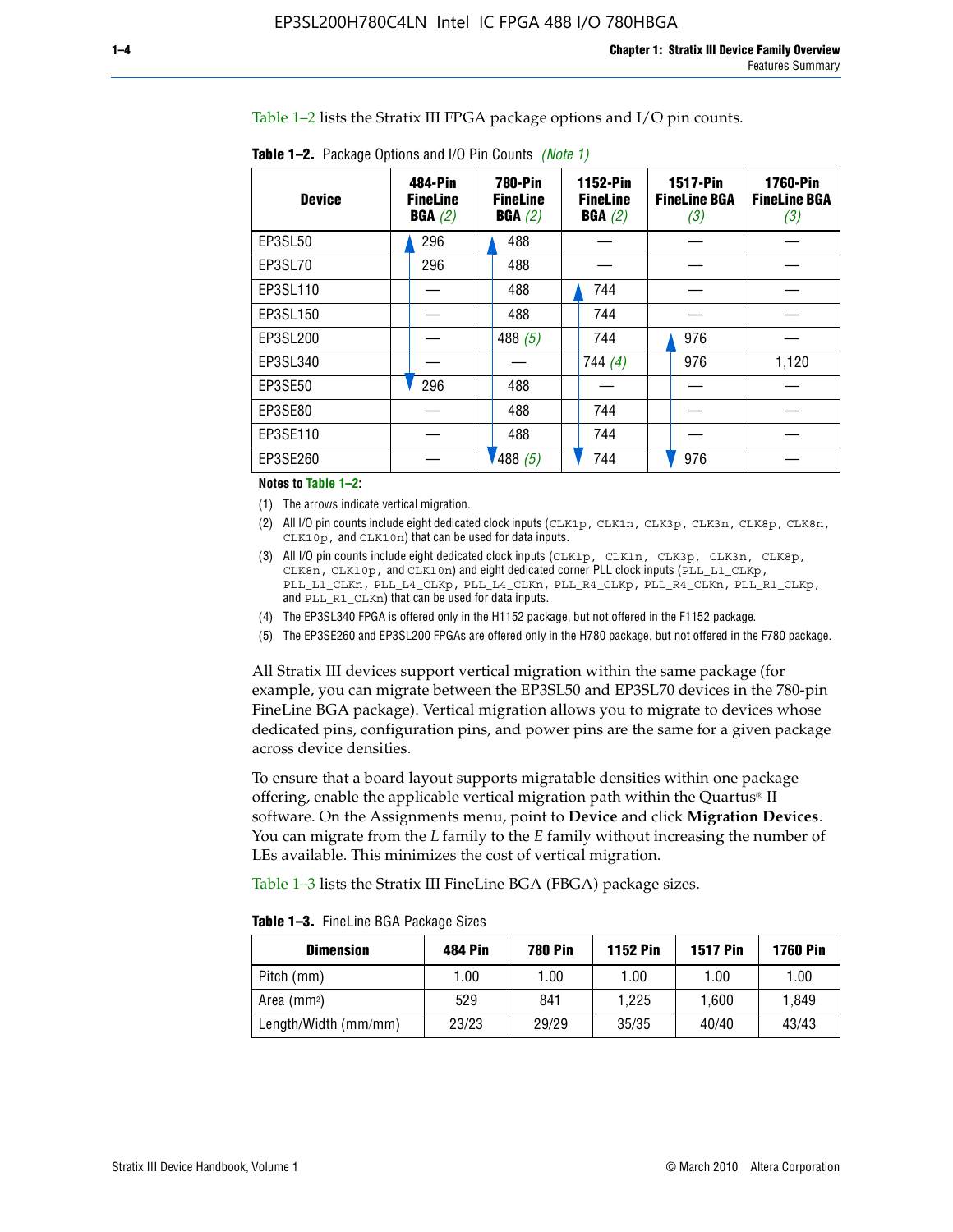Table 1–4 lists the Stratix III Hybrid FineLine BGA (HBGA) package sizes.

**Table 1–4.** Hybrid FineLine BGA Package Sizes

| <b>Dimension</b>     | <b>780 Pin</b> | <b>1152 Pin</b> |
|----------------------|----------------|-----------------|
| Pitch (mm)           | 1.00           | 1.00            |
| Area $(mm^2)$        | 1.089          | 1.600           |
| Length/Width (mm/mm) | 33/33          | 40/40           |

Stratix III devices are available in up to three speed grades: –2, –3, and –4, with –2 being the fastest. Stratix III devices are offered in both commercial and industrial temperature range ratings with leaded and lead-free packages. Selectable Core Voltage is available in specially marked low-voltage devices (*L* ordering code suffix).

Table 1–5 lists the Stratix III device speed grades.

Table 1-5. Speed Grades for Stratix III Devices (Part 1 of 2)

| <b>Device</b> | <b>Temperature</b><br>Grade | 484 - Pin<br><b>FineLine</b><br><b>BGA</b> | <b>780-Pin</b><br><b>FineLine</b><br><b>BGA</b> | <b>780-Pin</b><br><b>Hybrid</b><br><b>FineLine</b><br><b>BGA</b> | 1152-Pin<br><b>FineLine</b><br><b>BGA</b> | 1152-Pin<br><b>Hybrid</b><br><b>FineLine</b><br><b>BGA</b> | 1517-Pin<br><b>FineLine</b><br><b>BGA</b> | 1760-Pin<br><b>FineLine</b><br><b>BGA</b> |
|---------------|-----------------------------|--------------------------------------------|-------------------------------------------------|------------------------------------------------------------------|-------------------------------------------|------------------------------------------------------------|-------------------------------------------|-------------------------------------------|
| EP3SL50       | Commercial                  | $-2, -3, -4,$<br>$-4L$                     | $-2, -3, -4,$<br>$-4L$                          |                                                                  |                                           |                                                            |                                           |                                           |
|               | Industrial                  | $-3, -4, -4L$                              | $-3, -4, -4L$                                   | $\overline{\phantom{0}}$                                         | $\equiv$                                  | $\equiv$                                                   | $\equiv$                                  | $\equiv$                                  |
| EP3SL70       | Commercial                  | $-2, -3, -4,$<br>$-41$                     | $-2, -3, -4,$<br>$-41$                          |                                                                  |                                           |                                                            |                                           |                                           |
|               | Industrial                  | $-3, -4, -4L$                              | $-3, -4, -4L$                                   | $\equiv$                                                         |                                           |                                                            | $\overline{\phantom{0}}$                  | $\overline{\phantom{0}}$                  |
| EP3SL110      | Commercial                  |                                            | $-2, -3, -4,$<br>$-4L$                          |                                                                  | $-2, -3, -4,$<br>$-4L$                    |                                                            |                                           |                                           |
|               | Industrial                  | $\equiv$                                   | $-3, -4, -4L$                                   | $\qquad \qquad -$                                                | $-3, -4, -4L$                             | $\equiv$                                                   | $\equiv$                                  | $\equiv$                                  |
| EP3SL150      | Commercial                  |                                            | $-2, -3, -4,$<br>$-4L$                          |                                                                  | $-2, -3, -4,$<br>$-41$                    |                                                            |                                           |                                           |
|               | Industrial                  |                                            | $-3, -4, -4L$                                   | $\frac{1}{2}$                                                    | $-3, -4, -4L$                             | $\overline{\phantom{m}}$                                   | $\overline{\phantom{0}}$                  | $\overline{\phantom{0}}$                  |
| EP3SL200      | Commercial                  |                                            |                                                 | $-2, -3, -4,$<br>$-4L$                                           | $-2, -3, -4,$<br>$-4L$                    |                                                            | $-2,-3,-4,$<br>$-4L$                      |                                           |
|               | Industrial (1)              | $\equiv$                                   | $\equiv$                                        | $-3, -4, -4L$                                                    | $-3, -4, -4L$                             | $\frac{1}{1}$                                              | $-3, -4, -4L$                             | $\equiv$                                  |
| EP3SL340      | Commercial                  |                                            | $\equiv$                                        |                                                                  | $\overline{\phantom{a}}$                  |                                                            | $-2, -3, -4$ $-2, -3, -4$                 | $-2, -3, -4$                              |
|               | Industrial (1)              |                                            | $\equiv$                                        | $\qquad \qquad$                                                  | $\overline{\phantom{0}}$                  |                                                            | $-3, -4, -4$ $-4$ $-3, -4, -4$            | $-3, -4, -4L$                             |
| EP3SE50       | Commercial                  | $-2, -3, -4,$<br>$-4L$                     | $-2, -3, -4,$<br>$-4L$                          |                                                                  |                                           |                                                            |                                           |                                           |
|               | Industrial                  | $-3, -4, -4L$                              | $-3, -4, -4L$                                   | $\equiv$                                                         | $\equiv$                                  | $\equiv$                                                   | $\equiv$                                  | $\equiv$                                  |
| EP3SE80       | Commercial                  |                                            | $-2, -3, -4,$<br>$-4L$                          |                                                                  | $-2, -3, -4,$<br>$-4L$                    |                                                            |                                           |                                           |
|               | Industrial                  |                                            | $-3, -4, -4L$                                   |                                                                  | $-3, -4, -4L$                             |                                                            | $\equiv$                                  |                                           |
| EP3SE110      | Commercial                  |                                            | $-2, -3, -4,$<br>$-4L$                          |                                                                  | $-2, -3, -4,$<br>$-4L$                    |                                                            |                                           |                                           |
|               | Industrial                  |                                            | $-3, -4, -4L$                                   | $\overline{\phantom{0}}$                                         | $-3, -4, -4L$                             |                                                            |                                           |                                           |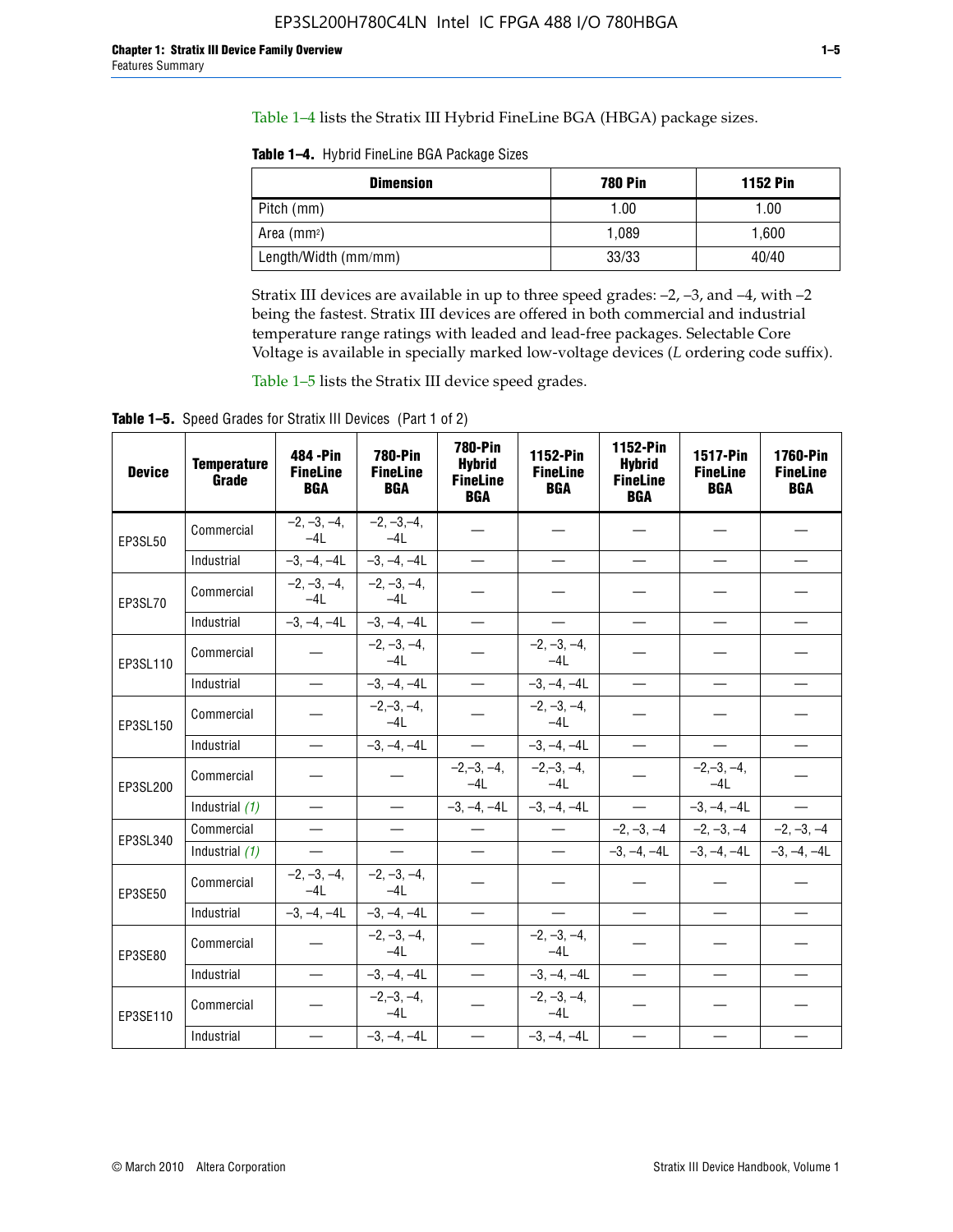| <b>Device</b> | <b>Temperature</b><br>Grade | 484 - Pin<br><b>FineLine</b><br><b>BGA</b> | <b>780-Pin</b><br><b>FineLine</b><br><b>BGA</b> | <b>780-Pin</b><br><b>Hybrid</b><br><b>FineLine</b><br><b>BGA</b> | 1152-Pin<br><b>FineLine</b><br>BGA | 1152-Pin<br><b>Hybrid</b><br><b>FineLine</b><br>BGA | <b>1517-Pin</b><br><b>FineLine</b><br><b>BGA</b> | <b>1760-Pin</b><br><b>FineLine</b><br><b>BGA</b> |
|---------------|-----------------------------|--------------------------------------------|-------------------------------------------------|------------------------------------------------------------------|------------------------------------|-----------------------------------------------------|--------------------------------------------------|--------------------------------------------------|
| EP3SE260      | Commercial                  |                                            |                                                 | $-2, -3, -4,$<br>$-4L$                                           | $-2, -3, -4,$<br>$-4L$             |                                                     | $-2, -3, -4,$<br>$-4L$                           |                                                  |
|               | Industrial $(1)$            |                                            |                                                 | $-3, -4, -4L$                                                    | $-3, -4, -4L$                      |                                                     | $-3, -4, -4L$                                    |                                                  |

**Table 1–5.** Speed Grades for Stratix III Devices (Part 2 of 2)

**Note to Table 1–5:**

(1) For EP3SL340, EP3SL200, and EP3SE260 devices, the industrial junction temperature range for –4L is 0–100°C, regardless of supply voltage.

# **Architecture Features**

The following section describes the various features of the Stratix III family FPGAs.

## **Logic Array Blocks and Adaptive Logic Modules**

The Logic Array Block (LAB) is composed of basic building blocks known as Adaptive Logic Modules (ALMs) that can be configured to implement logic, arithmetic, and register functions. Each LAB consists of ten ALMs, carry chains, shared arithmetic chains, LAB control signals, local interconnect, and register chain connection lines. ALMs are part of a unique, innovative logic structure that delivers faster performance, minimizes area, and reduces power consumption. ALMs expand the traditional 4-input look-up table architecture to 7 inputs, increasing performance by reducing LEs, logic levels, and associated routing. In addition, ALMs maximize DSP performance with dedicated functionality to efficiently implement adder trees and other complex arithmetic functions. The Quartus II Compiler places associated logic in an LAB or adjacent LABs, allowing the use of local, shared arithmetic chain, and register chain connections for performance and area efficiency.

The Stratix III LAB has a new derivative called Memory LAB (or MLAB), which adds SRAM memory capability to the LAB. MLAB is a superset of the LAB and includes all LAB features. MLABs support a maximum of 320 bits of simple dual-port Static Random Access Memory (SRAM). Each ALM in an MLAB can be configured as a 16×2 block, resulting in a configuration of 16×20 simple dual port SRAM block. MLAB and LAB blocks always co-exist as pairs in all Stratix III families, allowing up to 50% of the logic (LABs) to be traded for memory (MLABs).



f For more information about LABs and ALMs, refer to the *[Logic Array Blocks and](http://www.altera.com/literature/hb/stx3/stx3_siii51002.pdf)  [Adaptive Logic Modules in Stratix III Devices](http://www.altera.com/literature/hb/stx3/stx3_siii51002.pdf)* chapter.



For more information about MLAB modes, features and design considerations, refer to the *[TriMatrix Embedded Memory Blocks in Stratix III Devices](http://www.altera.com/literature/hb/stx3/stx3_siii51004.pdf)* chapter.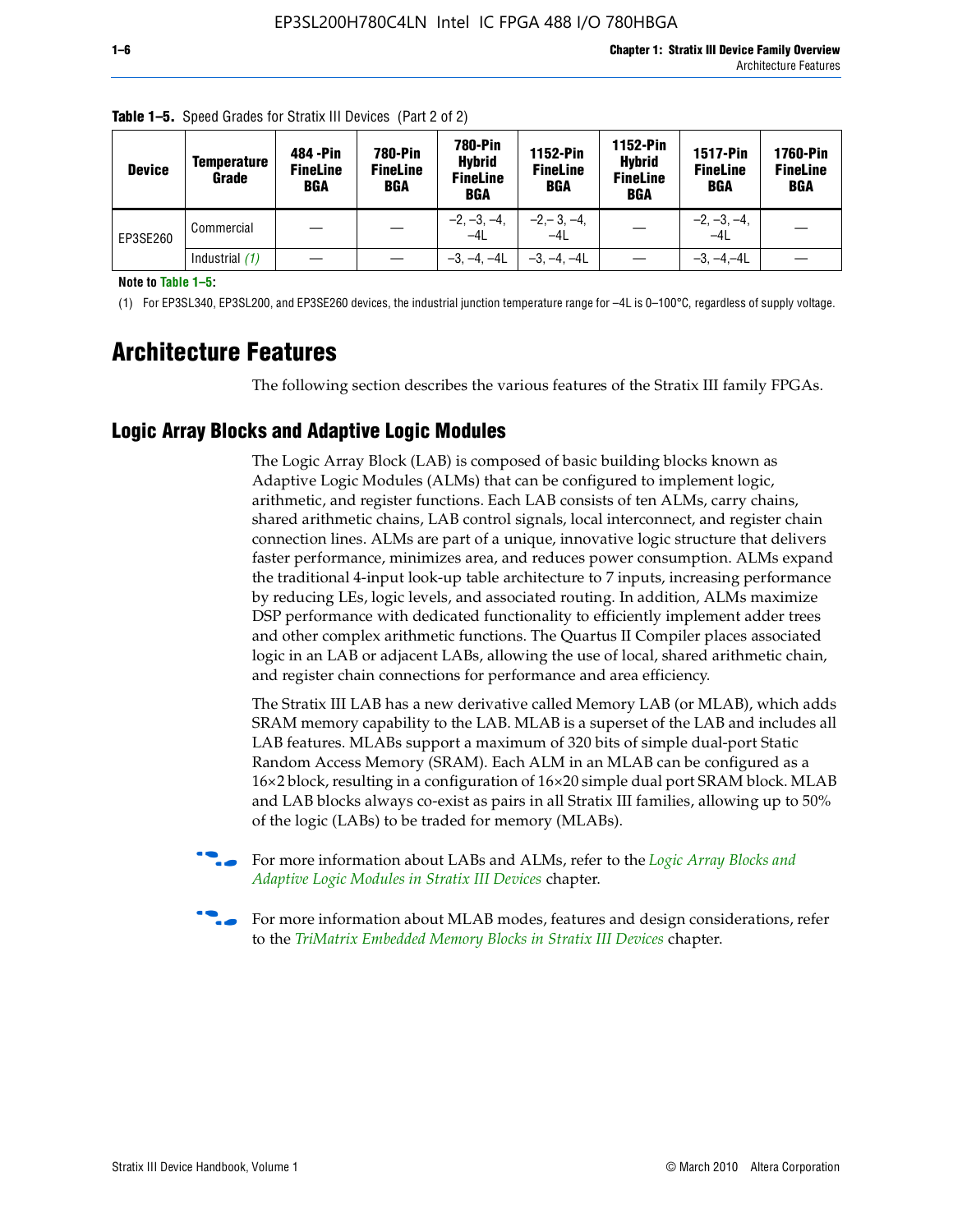#### **MultiTrack Interconnect**

In the Stratix III architecture, connections between ALMs, TriMatrix memory, DSP blocks, and device I/O pins are provided by the MultiTrack interconnect structure with DirectDrive technology. The MultiTrack interconnect consists of continuous, performance-optimized row and column interconnects that span fixed distances. A routing structure with fixed length resources for all devices allows predictable and repeatable performance when migrating through different device densities. The MultiTrack interconnect provides 1-hop connection to 34 adjacent LABs, 2-hop connections to 96 adjacent LABs and 3-hop connections to 160 adjacent LABs.

DirectDrive technology is a deterministic routing technology that ensures identical routing resource usage for any function regardless of placement in the device. The MultiTrack interconnect and DirectDrive technology simplify the integration stage of block-based designing by eliminating the reoptimization cycles that typically follow design changes and additions. The Quartus II Compiler also automatically places critical design paths on faster interconnects to improve design performance.

#### **For more information, refer to the** *[MultiTrack Interconnect in Stratix III Devices](http://www.altera.com/literature/hb/stx3/stx3_siii51003.pdf)* **chapter.**

#### **TriMatrix Embedded Memory Blocks**

TriMatrix embedded memory blocks provide three different sizes of embedded SRAM to efficiently address the needs of Stratix III FPGA designs. TriMatrix memory includes the following blocks:

- 320-bit MLAB blocks optimized to implement filter delay lines, small FIFO buffers, and shift registers
- 9-Kbit M9K blocks that can be used for general purpose memory applications
- 144-Kbit M144K blocks that are ideal for processor code storage, packet and video frame buffering

Each embedded memory block can be independently configured to be a single- or dual-port RAM, ROM, or shift register via the Quartus II MegaWizard™ Plug-In Manager. Multiple blocks of the same type can also be stitched together to produce larger memories with minimal timing penalty. TriMatrix memory provides up to 16,272 Kbits of embedded SRAM at up to 600 MHz operation.

For more information about TriMatrix memory blocks, modes, features, and design considerations, refer to the *[TriMatrix Embedded Memory Blocks in Stratix III Devices](http://www.altera.com/literature/hb/stx3/stx3_siii51004.pdf)* chapter.

#### **DSP Blocks**

Stratix III devices have dedicated high-performance digital signal processing (DSP) blocks optimized for DSP applications requiring high data throughput. Stratix III devices provide you with the ability to implement various high-performance DSP functions easily. Complex systems such as WiMAX, 3GPP WCDMA, CDMA2000, voice over Internet Protocol (VoIP), H.264 video compression, and high-definition television (HDTV) require high-performance DSP blocks to process data. These system designs typically use DSP blocks to implement finite impulse response (FIR) filters, complex FIR filters, infinite impulse response (IIR) filters, fast Fourier transform (FFT) functions, and discrete cosine transform (DCT) functions.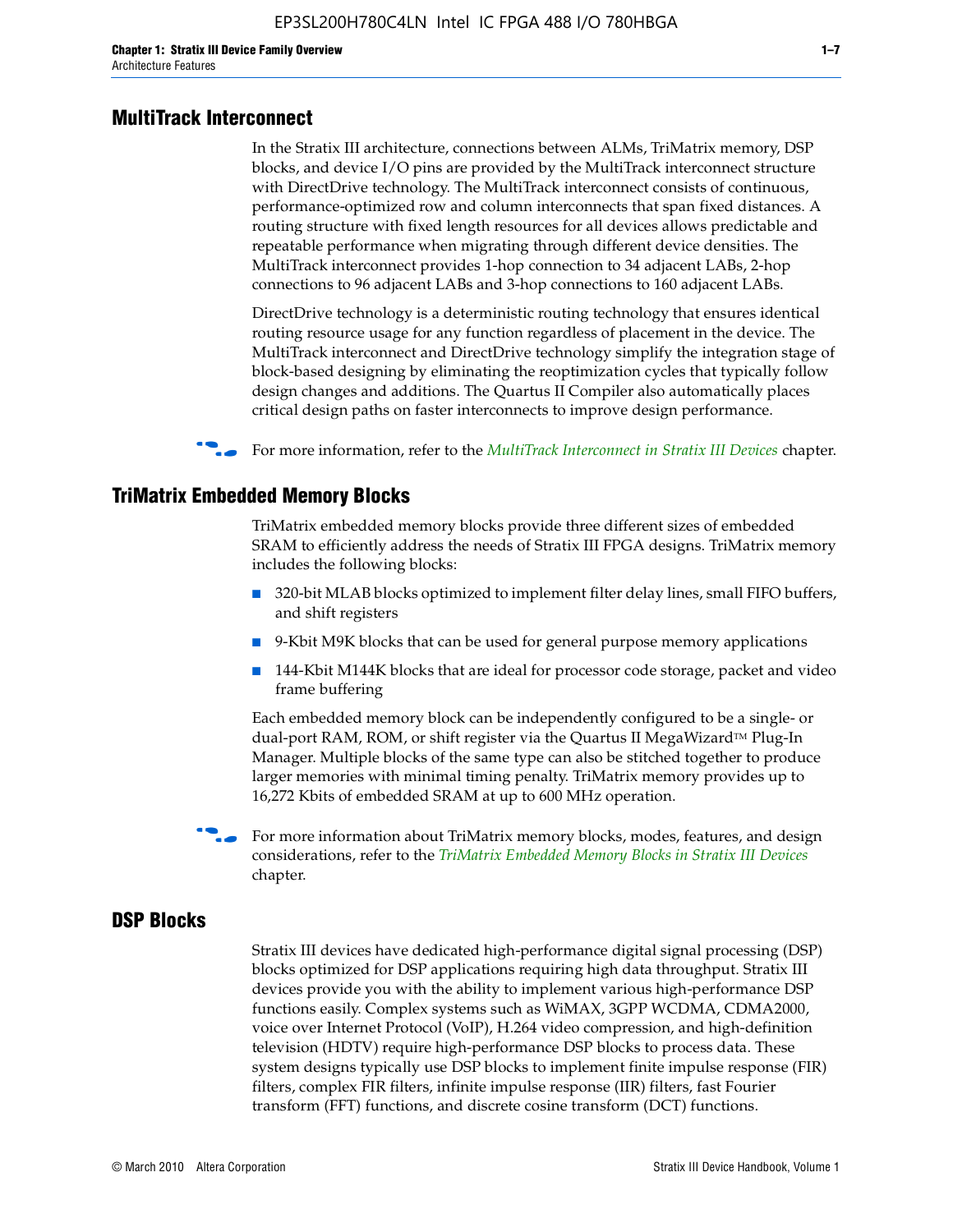Stratix III devices have up to 112 DSP blocks. The architectural highlights of the Stratix III DSP block are the following:

- High-performance, power optimized, fully pipelined multiplication operations
- Native support for 9-bit, 12-bit, 18-bit, and 36-bit word lengths
- Native support for 18-bit complex multiplications
- Efficient support for floating point arithmetic formats (24-bit for Single Precision and 53-bit for Double Precision)
- Signed and unsigned input support
- Built-in addition, subtraction, and accumulation units to efficiently combine multiplication results
- Cascading 18-bit input bus to form tap-delay lines
- Cascading 44-bit output bus to propagate output results from one block to the next block
- Rich and flexible arithmetic rounding and saturation units
- Efficient barrel shifter support
- Loopback capability to support adaptive filtering

DSP block multipliers can optionally feed an adder/subtractor or accumulator in the block depending on user configuration. This option saves ALM routing resources and increases performance, because all connections and blocks are inside the DSP block. Additionally, the DSP Block input registers can efficiently implement shift registers for FIR filter applications, and the Stratix III DSP blocks support rounding and saturation. The Quartus II software includes megafunctions that control the mode of operation of the DSP blocks based on user parameter settings.

f For more information, refer to the *[DSP Blocks in Stratix III Devices](http://www.altera.com/literature/hb/stx3/stx3_siii51005.pdf)* chapter.

#### **Clock Networks and PLLs**

Stratix III devices provide dedicated Global Clock Networks (GCLKs), Regional Clock Networks (RCLKs), and Periphery Clock Networks (PCLKs). These clocks are organized into a hierarchical clock structure that provides up to 104 unique clock domains (16 GCLK + 88 RCLK) within the Stratix III device and allows for up to 38 (16 GCLK + 22 RCLK) unique GCLK/RCLK clock sources per device quadrant.

Stratix III devices deliver abundant PLL resources with up to 12 PLLs per device and up to 10 outputs per PLL. Every output can be independently programmed, creating a unique, customizable clock frequency. Inherent jitter filtration and fine granularity control over multiply, divide ratios, and dynamic phase-shift reconfiguration provide the high-performance precision required in today's high-speed applications. Stratix III PLLs are feature rich, supporting advanced capabilities such as clock switchover, reconfigurable phase shift, PLL reconfiguration, and reconfigurable bandwidth. PLLs can be used for general-purpose clock management supporting multiplication, phase shifting, and programmable duty cycle. Stratix III PLLs also support external feedback mode, spread-spectrum input clock tracking, and post-scale counter cascading.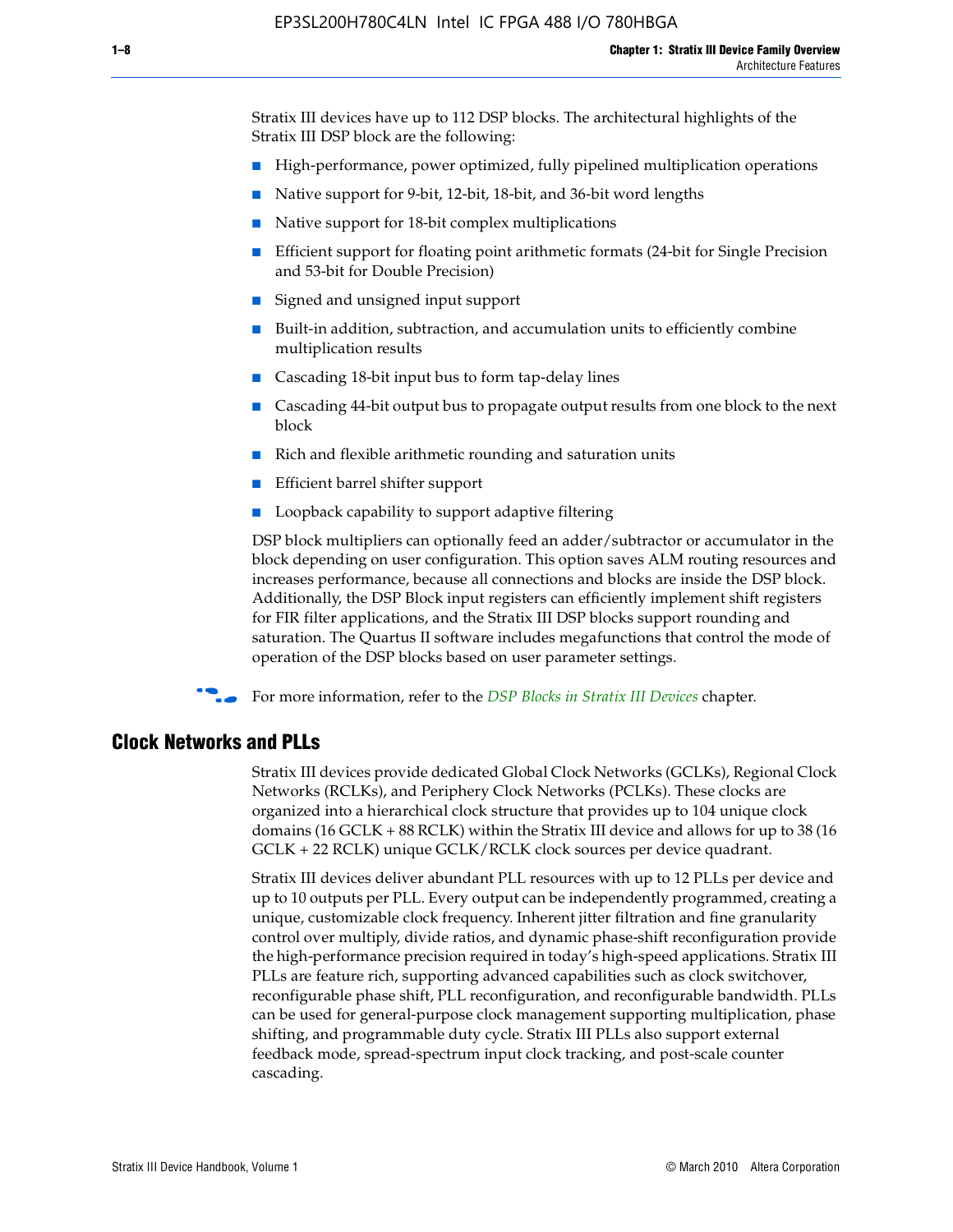f For more information, refer to the *[Clock Networks and PLLs in Stratix III Devices](http://www.altera.com/literature/hb/stx3/stx3_siii51006.pdf)* chapter.

#### **I/O Banks and I/O Structure**

Stratix III devices contain up to 24 modular I/O banks, each of which contains 24, 32, 36, 40, or 48 I/Os. This modular bank structure improves pin efficiency and eases device migration. The I/O banks contain circuitry to support external memory interfaces at speeds up to 533 MHz and high-speed differential I/O interfaces meeting up to 1.6 Gbps performance. It also supports high-speed differential inputs and outputs running at speeds up to 800 MHz.

Stratix III devices support a wide range of industry I/O standards, including single-ended, voltage referenced single-ended, and differential I/O standards. The Stratix III I/O supports programmable bus hold, programmable pull-up resistor, programmable slew rate, programmable drive strength, programmable output delay control, and open-drain output. Stratix III devices also support on-chip series  $(R<sub>s</sub>)$  and on-chip parallel  $(R_T)$  termination with auto calibration for single-ended I/O standards and on-chip differential termination  $(R_D)$  for LVDS I/O standards on Left/Right I/O banks. Dynamic OCT is also supported on bi-directional I/O pins in all I/O banks.

**For more information, refer to the** *[Stratix III Device I/O Features](http://www.altera.com/literature/hb/stx3/stx3_siii51007.pdf)* **chapter.** 

## **External Memory Interfaces**

The Stratix III I/O structure has been completely redesigned to provide flexibility and enable high-performance support for existing and emerging external memory standards such as DDR, DDR2, DDR3, QDR II, QDR II+, and RLDRAM II at frequencies of up to 533 MHz.

Packed with features such as dynamic on-chip termination, trace mismatch compensation, read/write leveling, half-rate registers, and 4-to 36-bit programmable DQ group widths, Stratix III I/Os supply the built-in functionality required for rapid and robust implementation of external memory interfaces. Double data-rate support is found on all sides of the Stratix III device. Stratix III devices provide an efficient architecture to quickly and easily fit wide external memory interfaces exactly where you want them.

A self-calibrating soft IP core (ALTMEMPHY), optimized to take advantage of the Stratix III device I/O, along with the Quartus II timing analysis tool (TimeQuest), provide the total solution for the highest reliable frequency of operation across process voltage and temperature.

f For more information about external memory interfaces, refer to the *[External Memory](http://www.altera.com/literature/hb/stx3/stx3_siii51008.pdf)  [Interfaces in Stratix III Devices](http://www.altera.com/literature/hb/stx3/stx3_siii51008.pdf)* chapter.

#### **High-Speed Differential I/O Interfaces with DPA**

Stratix III devices contain dedicated circuitry for supporting differential standards at speeds up to 1.6 Gbps. The high-speed differential I/O circuitry supports the following high-speed I/O interconnect standards and applications: Utopia IV, SPI-4.2, SFI-4, 10 Gigabit Ethernet XSBI, Rapid I/O, and NPSI. Stratix III devices support 2×, 4×, 6×, 7×, 8×, and 10× SERDES modes for high-speed differential I/O interfaces and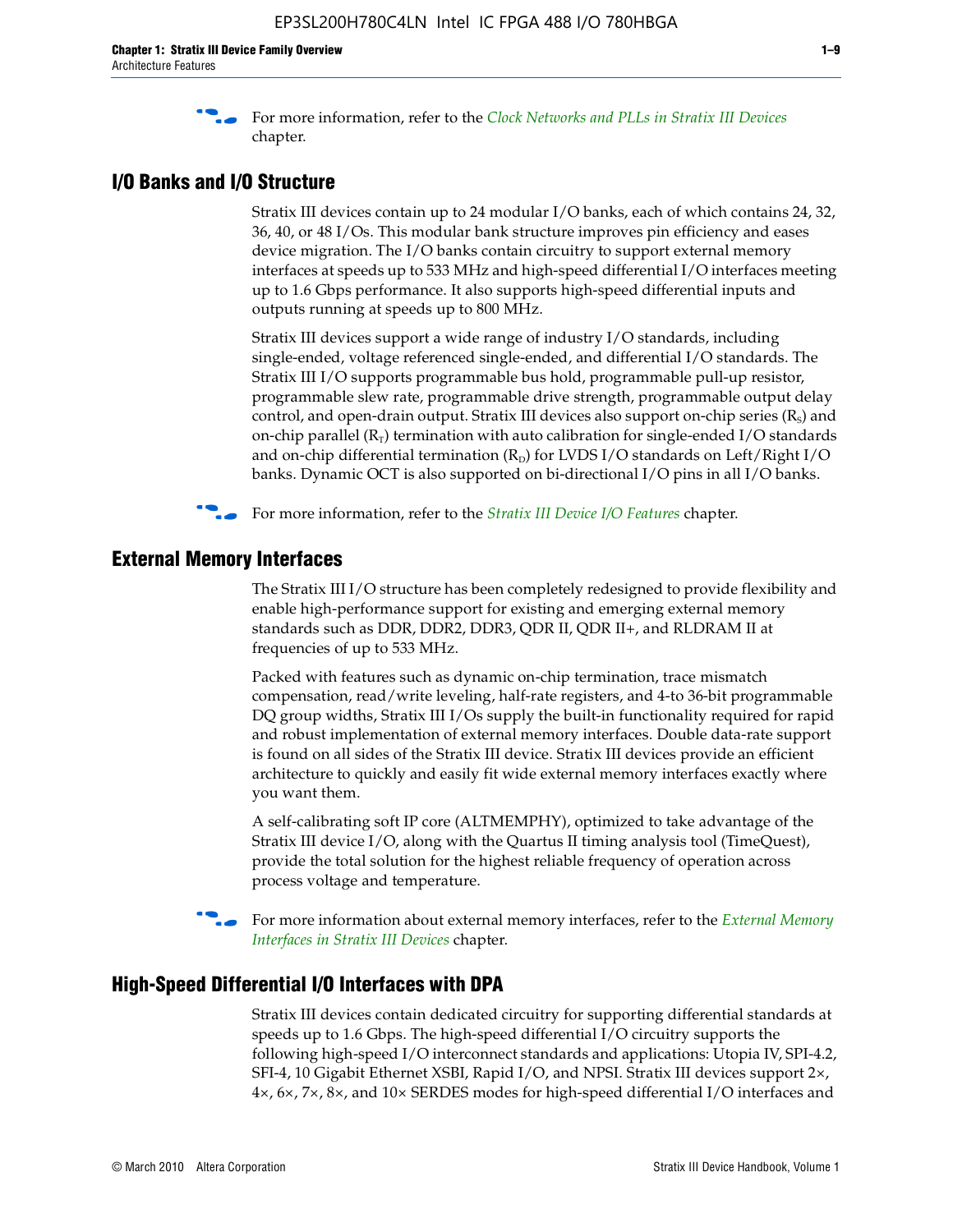4×, 6×, 7×, 8×, and 10× SERDES modes when using the dedicated DPA circuitry. DPA minimizes bit errors, simplifies PCB layout and timing management for high-speed data transfer, and eliminates channel-to-channel and channel-to-clock skew in high-speed data transmission systems. Soft CDR can also be implemented, enabling low-cost 1.6-Gbps clock embedded serial links.

Stratix III devices have the following dedicated circuitry for high-speed differential I/O support:

- Differential I/O buffer
- Transmitter serializer
- Receiver deserializer
- Data realignment
- Dynamic phase aligner (DPA)
- Soft CDR functionality
- Synchronizer (FIFO buffer)
- PLLs

**For more information, refer to the** *High Speed Differential I/O Interfaces with DPA in [Stratix III Devices](http://www.altera.com/literature/hb/stx3/stx3_siii51009.pdf)* chapter.

#### **Hot Socketing and Power-On Reset**

Stratix III devices are hot-socketing compliant. Hot socketing is also known as hot plug-in or hot swap, and power sequencing support without the use of any external devices. Robust on-chip hot-socketing and power-sequencing support ensures proper device operation independent of the power-up sequence. You can insert or remove a Stratix III board in a system during system operation without causing undesirable effects to the running system bus or the board that was inserted into the system.

The hot-socketing feature makes it easier to use Stratix III devices on PCBs that also contain a mixture of 3.3-V, 3.0-V, 2.5-V, 1.8-V, 1.5-V, and 1.2-V devices. With the Stratix III hot socketing feature, you do not need to ensure a specific power-up sequence for each device on the board.

f For more information, refer to the *[Hot Socketing and Power-On Reset in Stratix III](http://www.altera.com/literature/hb/stx3/stx3_siii51010.pdf)  [Device](http://www.altera.com/literature/hb/stx3/stx3_siii51010.pdf)s* chapter.

#### **Configuration**

Stratix III devices are configured using one of the following four configuration schemes:

- Fast passive parallel (FPP)
- Fast active serial (AS)
- Passive serial (PS)
- Joint Test Action Group (JTAG)

All configuration schemes use either an external controller (for example, a  $MAX<sup>®</sup>$  II device or microprocessor), a configuration device, or a download cable.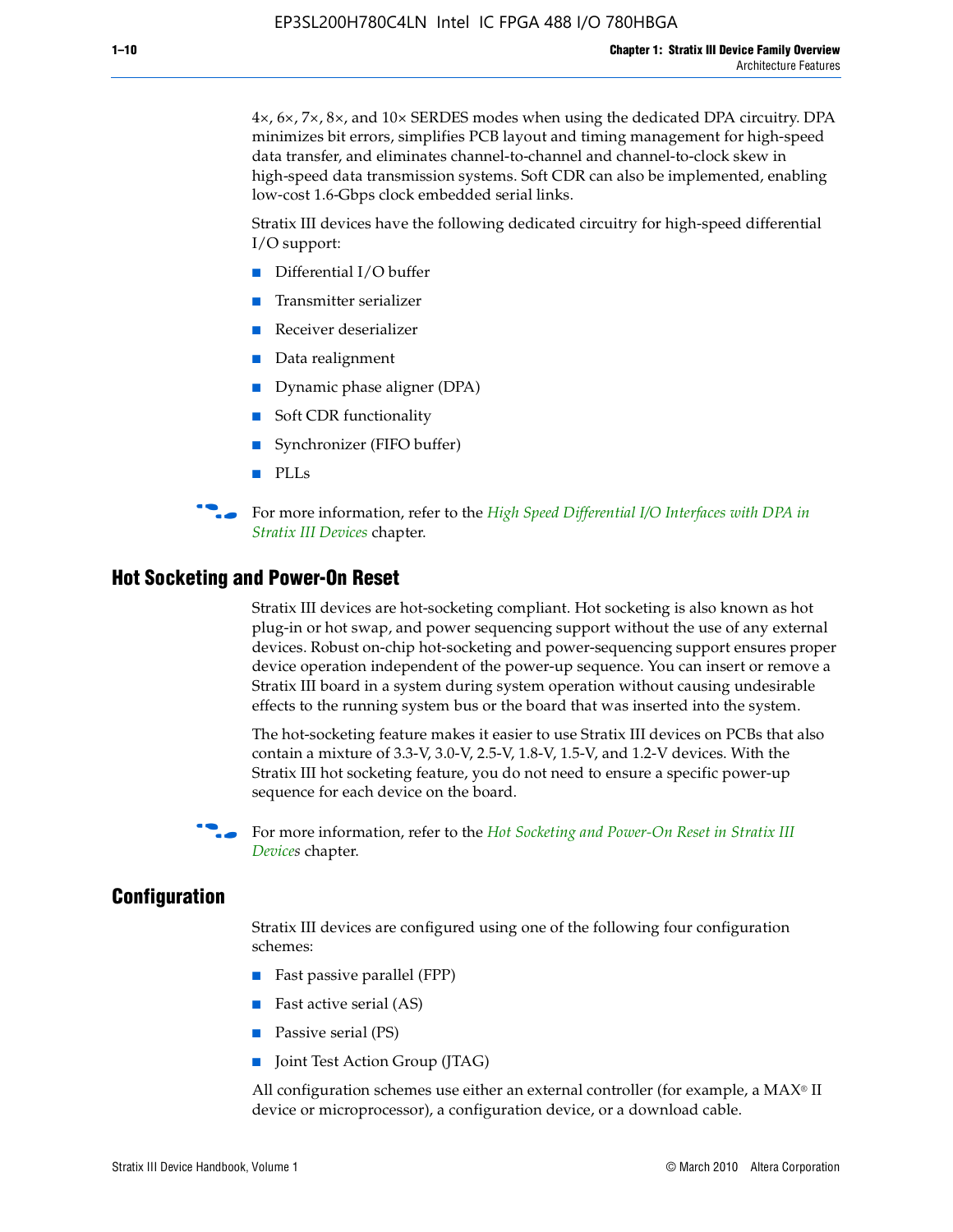Stratix III devices support configuration data decompression, which saves configuration memory space and time. This feature allows you to store compressed configuration data in configuration devices or other memory and transmit this compressed bitstream to Stratix III devices. During configuration, the Stratix III device decompresses the bitstream in real time and programs its SRAM cells.

Stratix III devices support decompression in the FPP when using a MAX II device/microprocessor plus flash, fast AS, and PS configuration schemes. The Stratix III decompression feature is not available in the FPP when using the enhanced configuration device and JTAG configuration schemes.

For more information, refer to the *[Configuring Stratix III Devices](http://www.altera.com/literature/hb/stx3/stx3_siii51011.pdf)* chapter.

## **Remote System Upgrades**

Stratix III devices feature remote system upgrade capability, allowing error-free deployment of system upgrades from a remote location securely and reliably. Soft logic (either the Nios embedded processor or user logic) implemented in a Stratix III device can download a new configuration image from a remote location, store it in configuration memory, and direct the dedicated remote system upgrade circuitry to initiate a reconfiguration cycle. The dedicated circuitry performs error detection during and after the configuration process, and can recover from an error condition by reverting back to a safe configuration image, and provides error status information. This dedicated remote system upgrade circuitry is unique to Stratix series FPGAs and helps to avoid system downtime.



**For more information, refer to the** *[Remote System Upgrades with Stratix III Devices](http://www.altera.com/literature/hb/stx3/stx3_siii51012.pdf)* chapter.

## **IEEE 1149.1 (JTAG) Boundary-Scan Testing**

Stratix III devices support the JTAG IEEE Std. 1149.1 specification. The Boundary-Scan Test (BST) architecture offers the capability to test pin connections without using physical test probes and capture functional data while a device is operating normally. Boundary-scan cells in the Stratix III device can force signals onto pins or capture data from pin or logic array signals. Forced test data is serially shifted into the boundary-scan cells. Captured data is serially shifted out and externally compared to expected results. In addition to BST, you can use the IEEE Std. 1149.1 controller for Stratix III device in-circuit reconfiguration (ICR).

For more information, refer to the *IEEE 1149.1 (JTAG) Boundary Scan Testing in [Stratix III Devices](http://www.altera.com/literature/hb/stx3/stx3_siii51013.pdf)* chapter.

## **Design Security**

Stratix III devices are high-density, high-performance FPGAs with support for 256-bit volatile and non-volatile security keys to protect designs against copying, reverse engineering, and tampering. Stratix III devices have the ability to decrypt a configuration bitstream using the Advanced Encryption Standard (AES) algorithm, an industry standard encryption algorithm that is FIPS-197 certified and requires a 256-bit security key.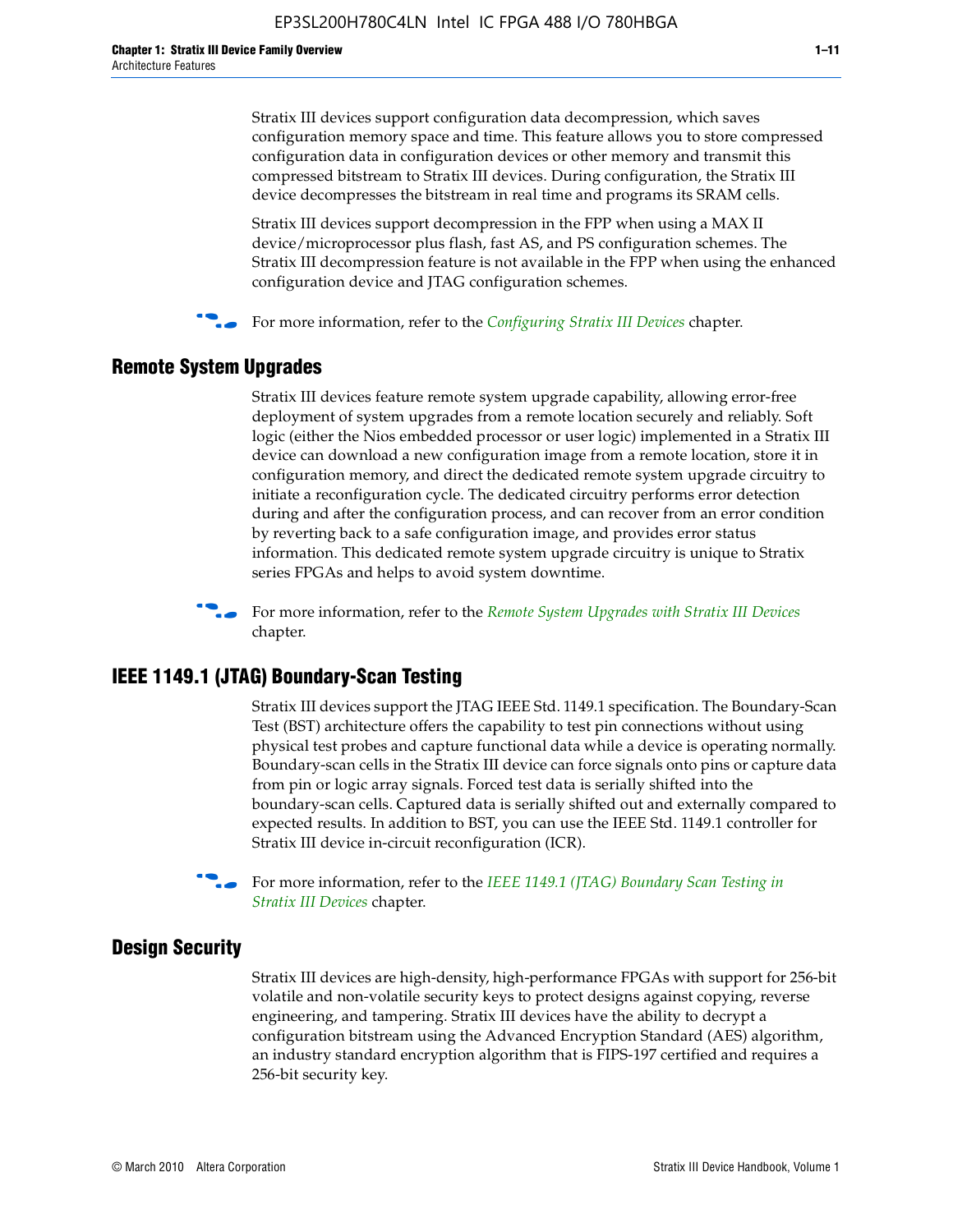The design security feature is available when configuring Stratix III FPGAs using the fast passive parallel (FPP) configuration mode with an external host (such as a MAX II device or microprocessor), or when using fast active serial (AS) or passive serial (PS) configuration schemes.

f For more information about the design security feature, refer to the *[Design Security in](http://www.altera.com/literature/hb/stx3/stx3_siii51014.pdf)  [Stratix III Devices](http://www.altera.com/literature/hb/stx3/stx3_siii51014.pdf)* chapter.

## **SEU Mitigation**

Stratix III devices have built-in error detection circuitry to detect data corruption due to soft errors in the configuration random-access memory (CRAM) cells. This feature allows all CRAM contents to be read and verified continuously during user mode operation to match a configuration-computed CRC value. The enhanced CRC circuit and frame-based configuration architecture allows detection and location of multiple, single, and adjacent bit errors which, in conjunction with a soft circuit supplied as a reference design, allows don't-care soft errors in the CRAM to be ignored during device operation. This provides a steep decrease in the effective soft error rate, increasing system reliability.

On-chip memory block SEU mitigation is also offered using the ninth bit and a configurable megafunction in the Quartus II software for MLAB and M9K blocks while the M144K memory blocks have built-in error correction code (ECC) circuitry.

For more information about the dedicated error detection circuitry, refer to the *SEU [Mitigation in Stratix III Devices](http://www.altera.com/literature/hb/stx3/stx3_siii51015.pdf)* chapter.

#### **Programmable Power**

Stratix III delivers Programmable Power, the only FPGA with user programmable power options balancing today's power and performance requirements. Stratix III devices utilize the most advanced power-saving techniques, including a variety of process, circuit, and architecture optimizations and innovations. In addition, user controllable power reduction techniques provide an optimal balance of performance and power reduction specific for each design configured into the Stratix III FPGA. The Quartus II software (starting from version 6.1) automatically optimizes designs to meet the performance goals while simultaneously leveraging the programmable power-saving options available in the Stratix III FPGA without the need for any changes to the design flow.

For more information about Programmable Power in Stratix III devices, refer to the following documents:

- *[Programmable Power and Temperature Sensing Diode in Stratix III Devices](http://www.altera.com/literature/hb/stx3/stx3_siii51016.pdf)* chapter
- *[AN 437: Power Optimization in Stratix III FPGAs](http://www.altera.com/literature/an/AN437.pdf)*
- *[Stratix III Programmable Power White Paper](http://www.altera.com/literature/wp/wp-01006.pdf)*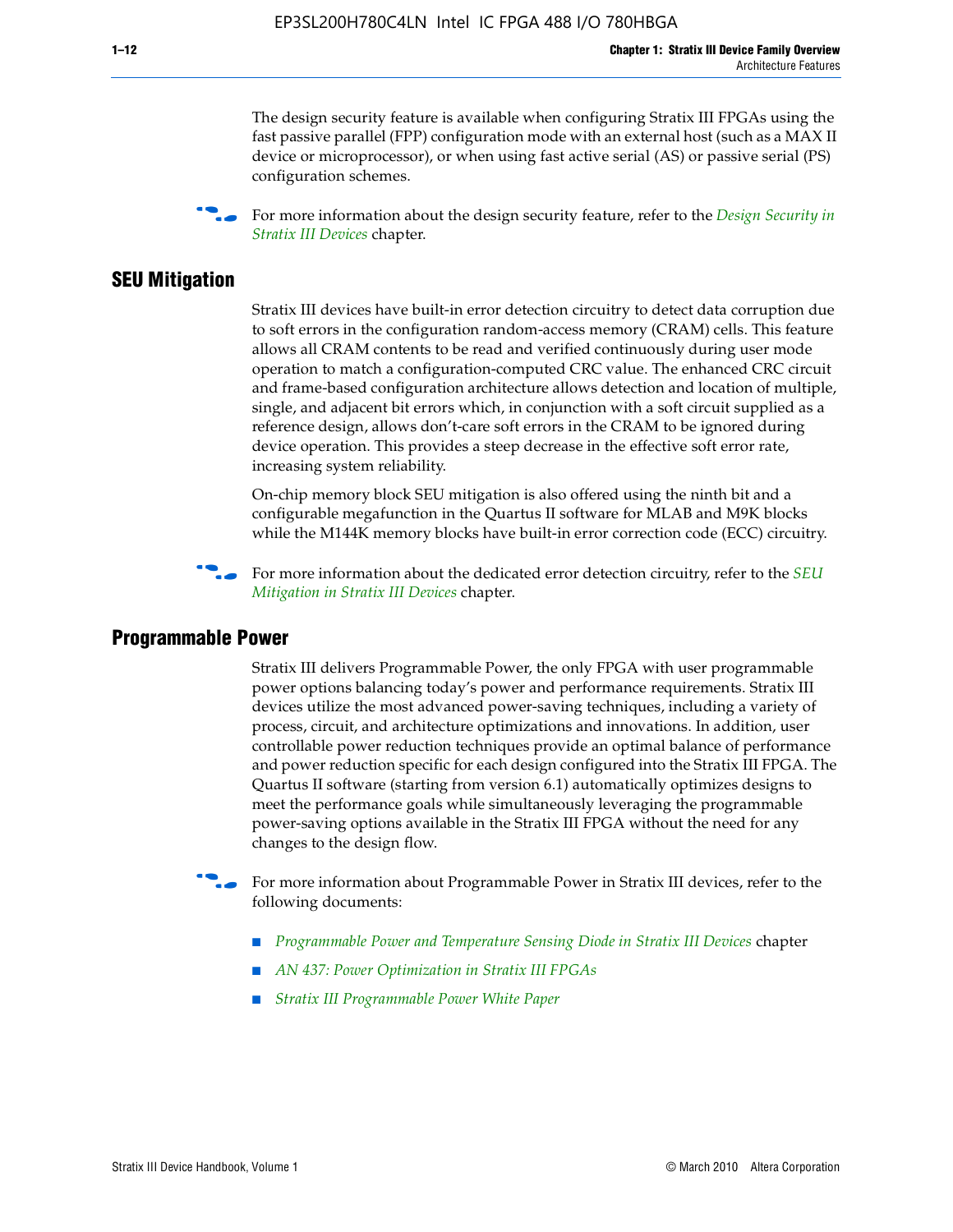## **Signal Integrity**

Stratix III devices simplify the challenge of signal integrity through a number of chip, package, and board level enhancements to enable efficient high-speed data transfer into and out of the device. These enhancements include:

- 8:1:1 user I/O/Gnd/V<sub>cc</sub> ratio to reduce the loop inductance in the package
- Dedicated power supply for each I/O bank, limit of I/Os is 24 to 48 I/Os per bank, to help limit simultaneous switching noise
- Programmable slew-rate support with up to four settings to match desired I/O standard, control noise, and overshoot
- Programmable output-current drive strength support with up to six settings to match desired I/O standard performance
- Programmable output-delay support to control rise/fall times and adjust duty cycle, compensate for skew, and reduce simultaneous switching outputs (SSO) noise
- Dynamic OCT with auto calibration support for series and parallel OCT and differential OCT support for LVDS I/O standard on the left/right banks
- For mor[e](http://www.altera.com/literature/hb/qts/quartusii_handbook.pdf) information about SI support in the Quartus II software, refer to the *[Quartus II Handbook](http://www.altera.com/literature/hb/qts/quartusii_handbook.pdf)*.

For more information about how to use the various configuration, PLL, external memory interfaces, I/O, high-speed differential I/O, power, and JTAG pins, refer to the *[Stratix III Device Family Pin Connection Guidelines](http://www.altera.com/literature/dp/stx3/PCG-01004.pdf)*.

# **Reference and Ordering Information**

The following section describes Stratix III device software support and ordering information.

## **Software Support**

Stratix III devices are supported by the Altera Quartus II design software, version 6.1 and later, which provides a comprehensive environment for system-on-a-programmable-chip (SOPC) design. The Quartus II software includes HDL and schematic design entry, compilation and logic synthesis, full simulation and advanced timing analysis, SignalTap® II logic analyzer, and device configuration.

**For more information about the [Quartus II](http://www.altera.com/literature/hb/qts/quartusii_handbook.pdf) software features, refer to the** *Quartus II* **<b>Fig. 7** *[Handbook](http://www.altera.com/literature/hb/qts/quartusii_handbook.pdf)*.

The Quartus II software supports a variety of operating systems. The specific operating system for the Quartus II software can be obtained from the Quartus II **Readme.txt** file or the *[Operating System Support](http://www.altera.com/support/software/os_support/oss-index.html)* section of the Altera website. It also supports seamless integration with industry-leading EDA tools through the NativeLink® interface.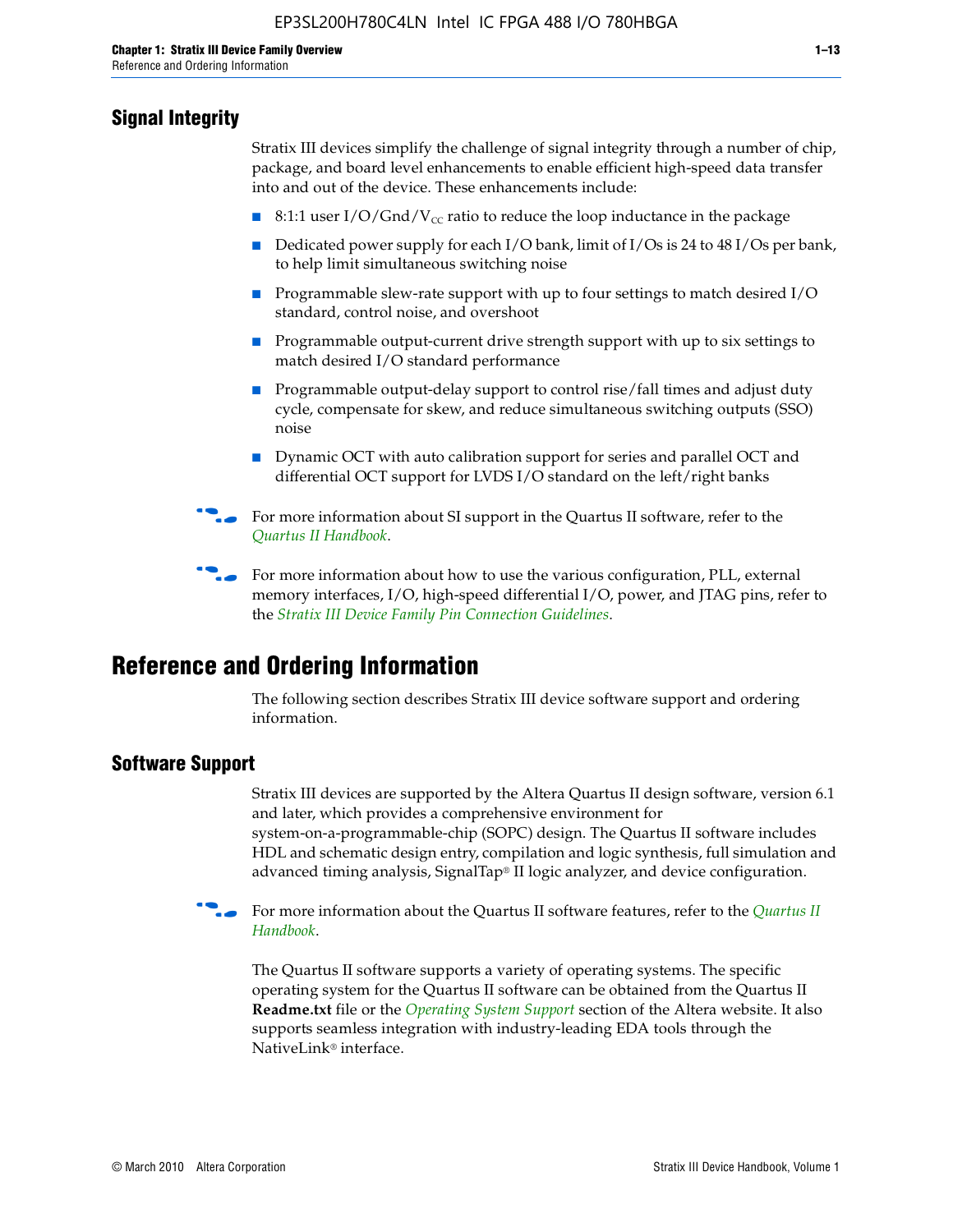## **Ordering Information**

Figure 1–1 shows the ordering codes for Stratix III devices.

For more information about a specific package, refer to the *Stratix III Device Package [Information](http://www.altera.com/literature/hb/stx3/stx3_siii51017.pdf)* chapter.





# **[C](http://www.altera.com/literature/hb/stx3/stx3_siii51012.pdf)hapter Revision History**

Table 1–6 lists the revision history for this chapter.

| <b>Table 1–6.</b> Chapter Revision History (Part 1 of 2) |  |  |  |  |  |
|----------------------------------------------------------|--|--|--|--|--|
|----------------------------------------------------------|--|--|--|--|--|

| <b>Date</b>       | <b>Version</b> | <b>Changes Made</b>                                          |
|-------------------|----------------|--------------------------------------------------------------|
|                   |                | Updated for the Quartus II software version 9.1 SP2 release: |
| <b>March 2010</b> | 1.8            | <b>u</b> Updated Table $1-2$ .                               |
|                   |                | ■ Updated "I/O Banks and I/O Structure" section.             |
| May 2009          | 1.7            | Updated "Software" and "Signal Integrity" sections.          |
|                   |                | ■ Updated "Features" section.                                |
| February 2009     | 1.6            | <b>u</b> Updated Table $1-1$ .                               |
|                   |                | Removed "Referenced Documents" section.                      |
|                   |                | ■ Updated "Features" section.                                |
| October 2008      | 1.5            | ■ Updated Table $1-1$ and Table $1-5$ .                      |
|                   |                | Updated New Document Format.                                 |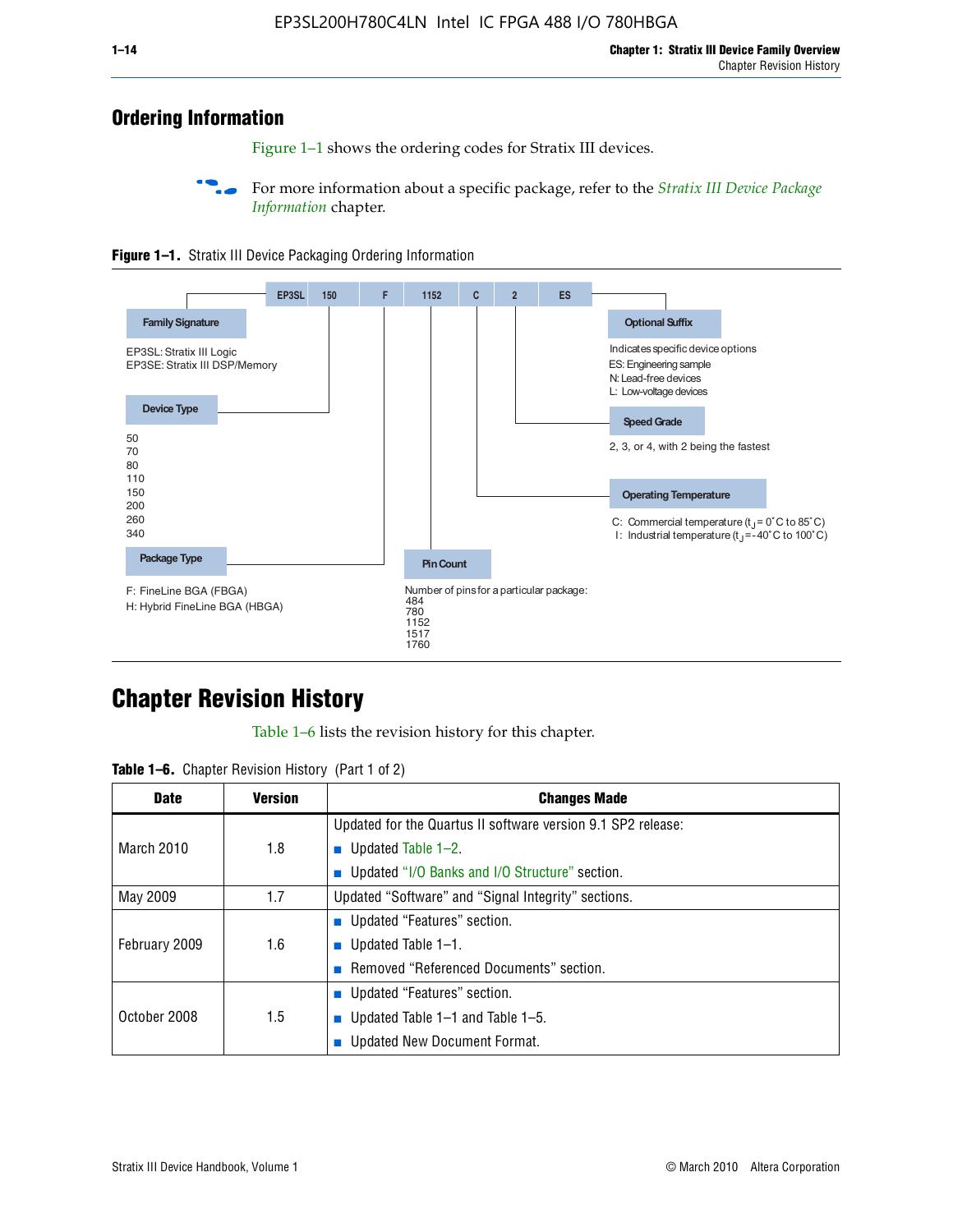| <b>Date</b>   | <b>Version</b> | <b>Changes Made</b>                                                                             |
|---------------|----------------|-------------------------------------------------------------------------------------------------|
|               |                | ■ Updated "Introduction".                                                                       |
|               |                | ■ Updated Table $1-1$ .                                                                         |
|               | 1.4            | Updated Table 1-2.                                                                              |
| May 2008      |                | Added Table 1-5.                                                                                |
|               |                | ■ Updated "Reference and Ordering Information".                                                 |
|               |                | Updated package type information in Figure $1-1$ .                                              |
| November 2007 | 1.3            | ■ Updated Table $1-1$ .                                                                         |
|               |                | ■ Updated Table $1-2$ .                                                                         |
|               |                | $\blacksquare$ Minor typo fixes.                                                                |
| October 2007  | 1.2            | Added Table 1-4.<br>ш                                                                           |
|               |                | Added section "Referenced Documents".                                                           |
|               |                | Added live links for references.                                                                |
| May 2007      | 1.1            | Minor formatting changes, fixed PLL numbers and ALM, LE and MLAB bit counts in<br>Table $1-1$ . |
| November 2006 | 1.0            | Initial Release.                                                                                |